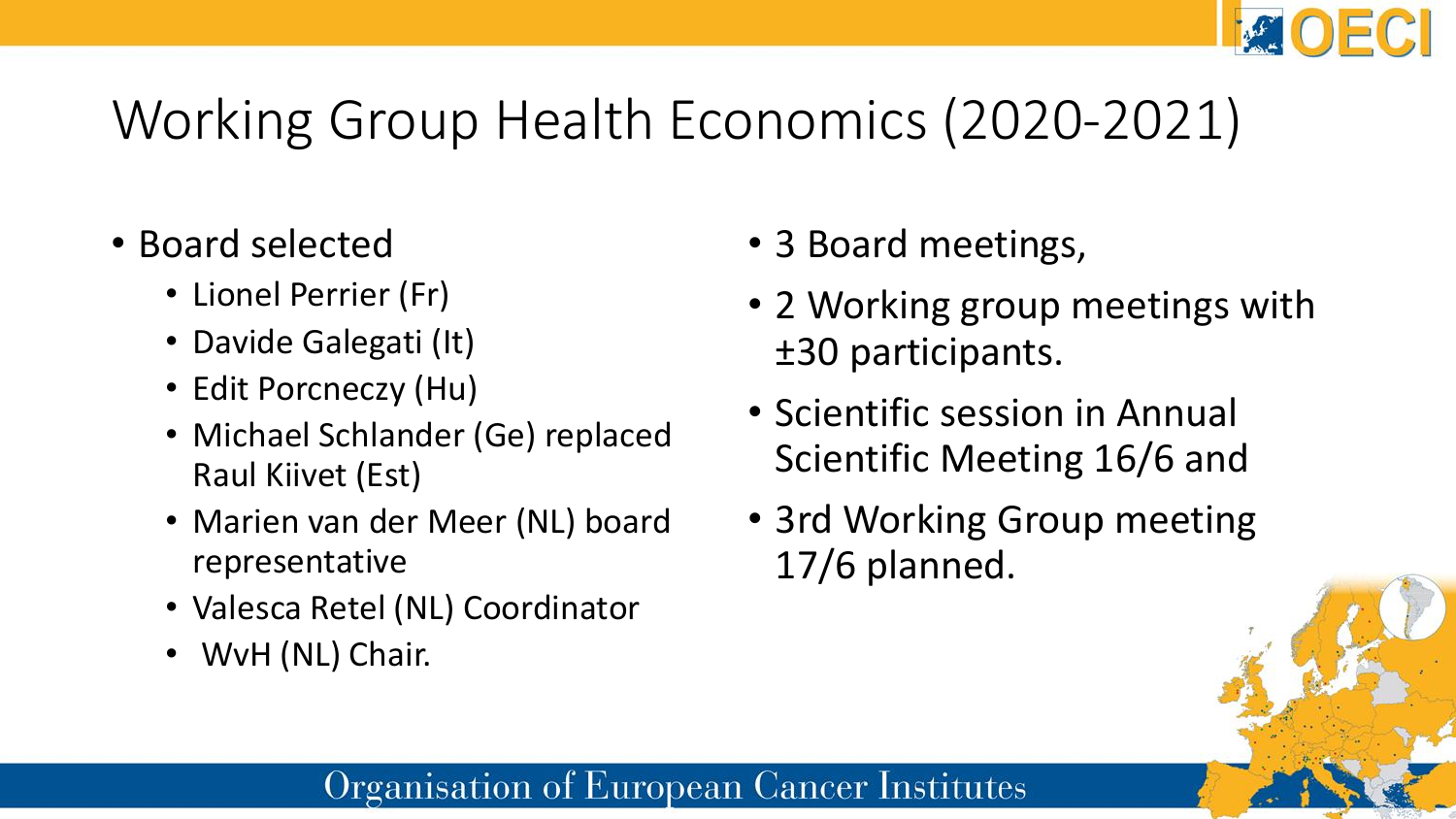

# Working Group Health Economics

- Support and Liaison with European Fair Pricing Network (EFPN) (exposure in Eu press, Eu parliament and with Commissioners).
- Participation of Chair in EACS working group on Health Economics (paper in preparation)
- (SUB)Task Force on Methods in Assessing Socio Economic Consequences of Cancer, initiated and chaired by Michael Schlander
- Bottom up project on dual/combined treatments
- Granted: "One-shot project":
	- Trial on socio-economic consequences for cancer patients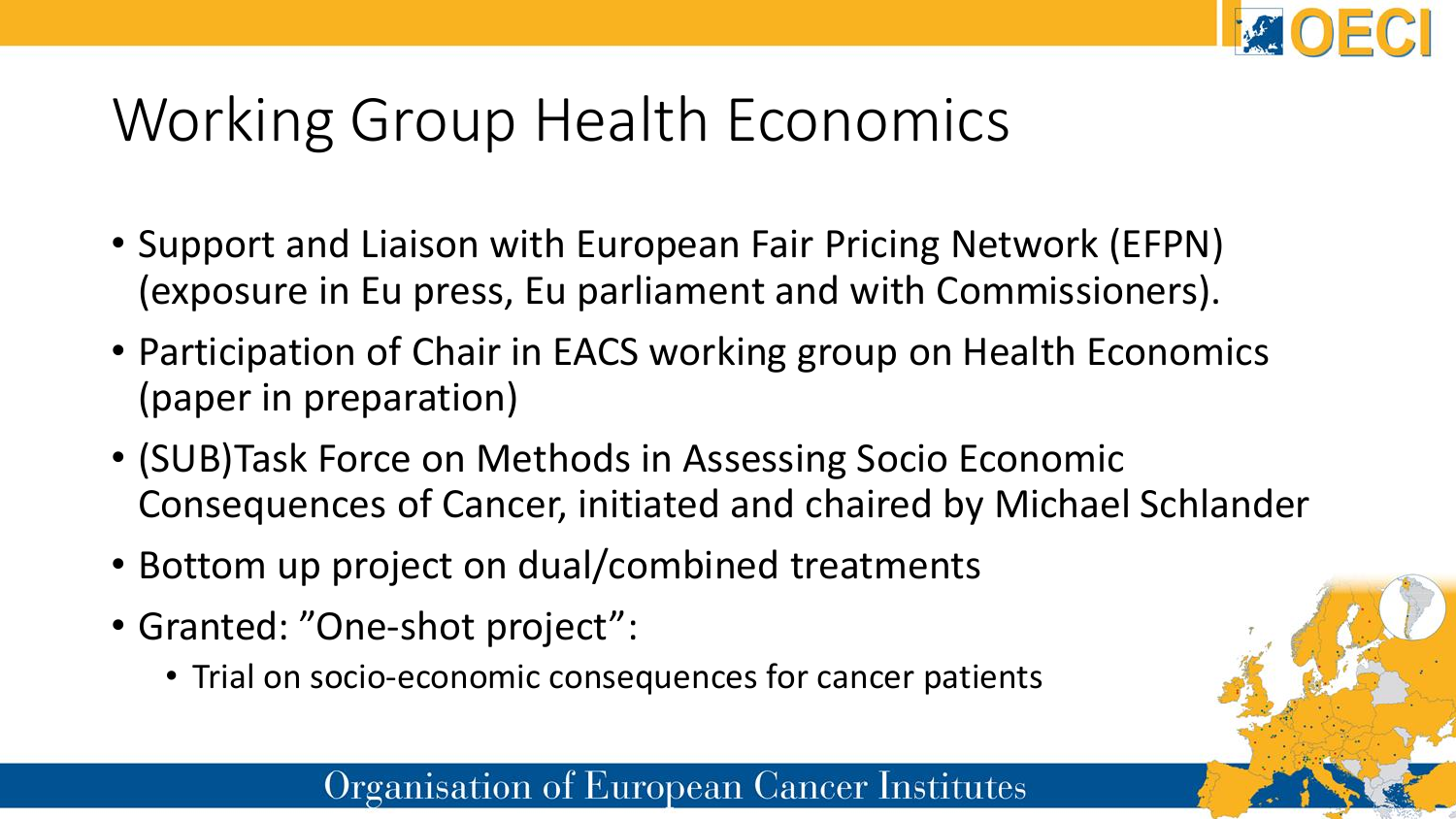

# Working Group Health Economics

- Knowledge and project exchange
- Execution network of Health Economics projects
- Positioning OECI in this field
- 3 WG meetings 2021-2022
- Inviting new project proposals.

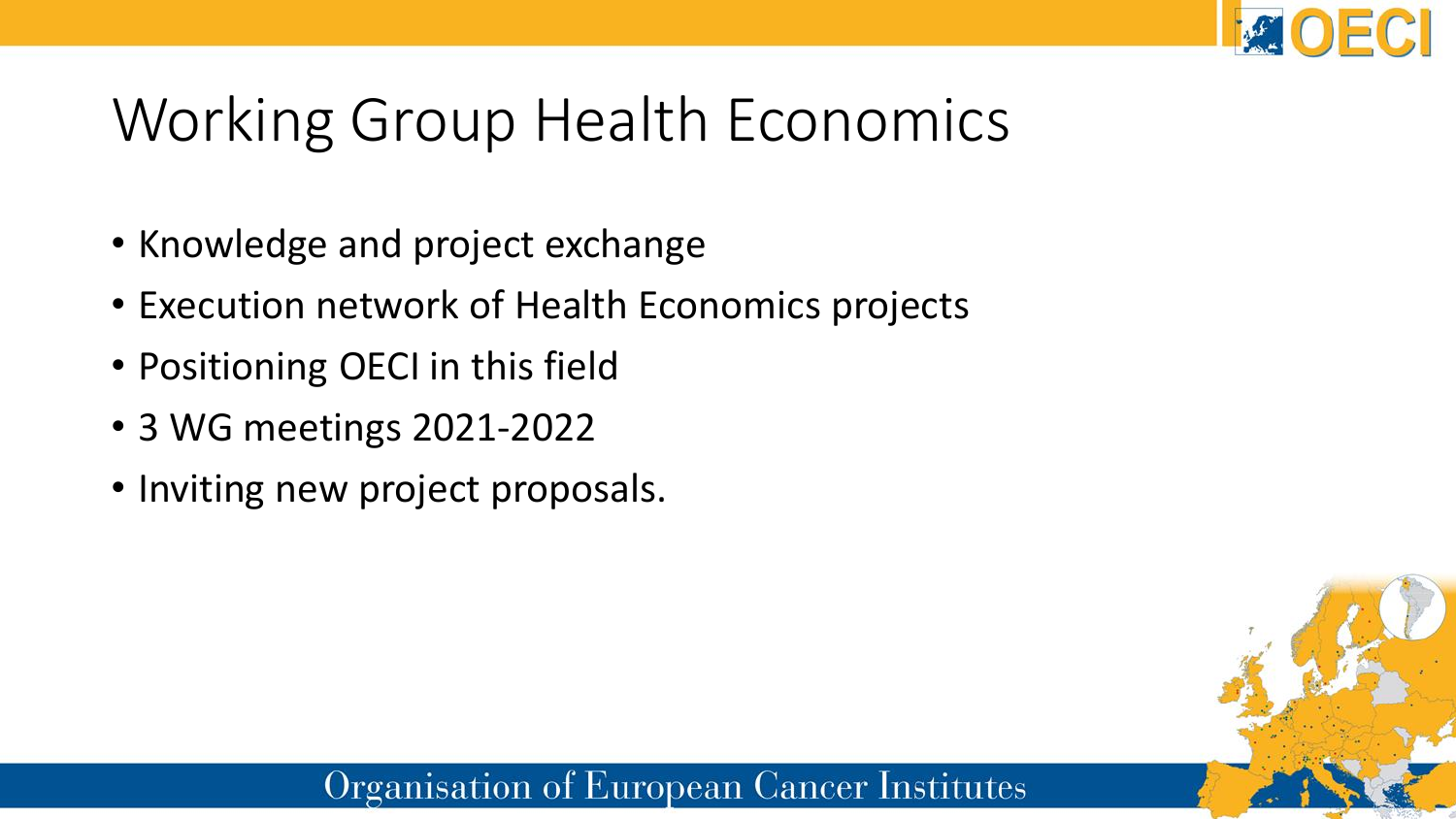



# 3 Projects with OECI - EFPN

### **1. Interviews with hospital pharmacists**

• Patient **access to cancer medicine** and availability of drugs

### **2. OECI survey for oncologists**

- Use of **Targeted Combination Therapy**
- **3. One Shot Patient-trial: for hospitals and patient organizations**
	- **Socio-economic consequences trial for cancer patients**
	- **"One-shot grant OECI"**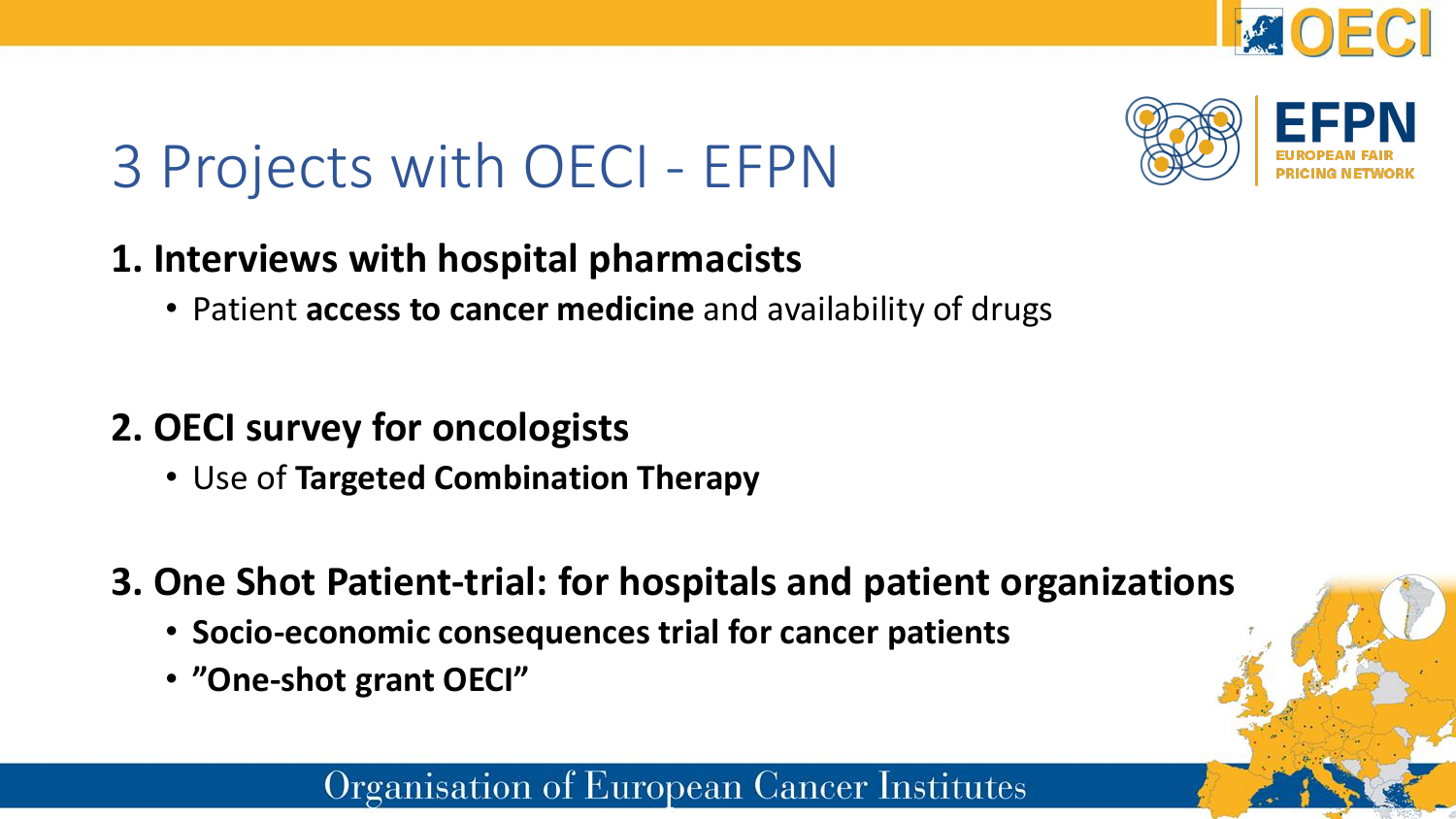

# Project 1. Patient access to cancer medicine and availability of drugs

- EFPN initiated project
- Interviews and surveys with hospital pharmacists
	- Currently ongoing
- Focus on direct patient access to innovative cancers medicines
- Represent your country? Contact j.vancoppenolle@nki.nl



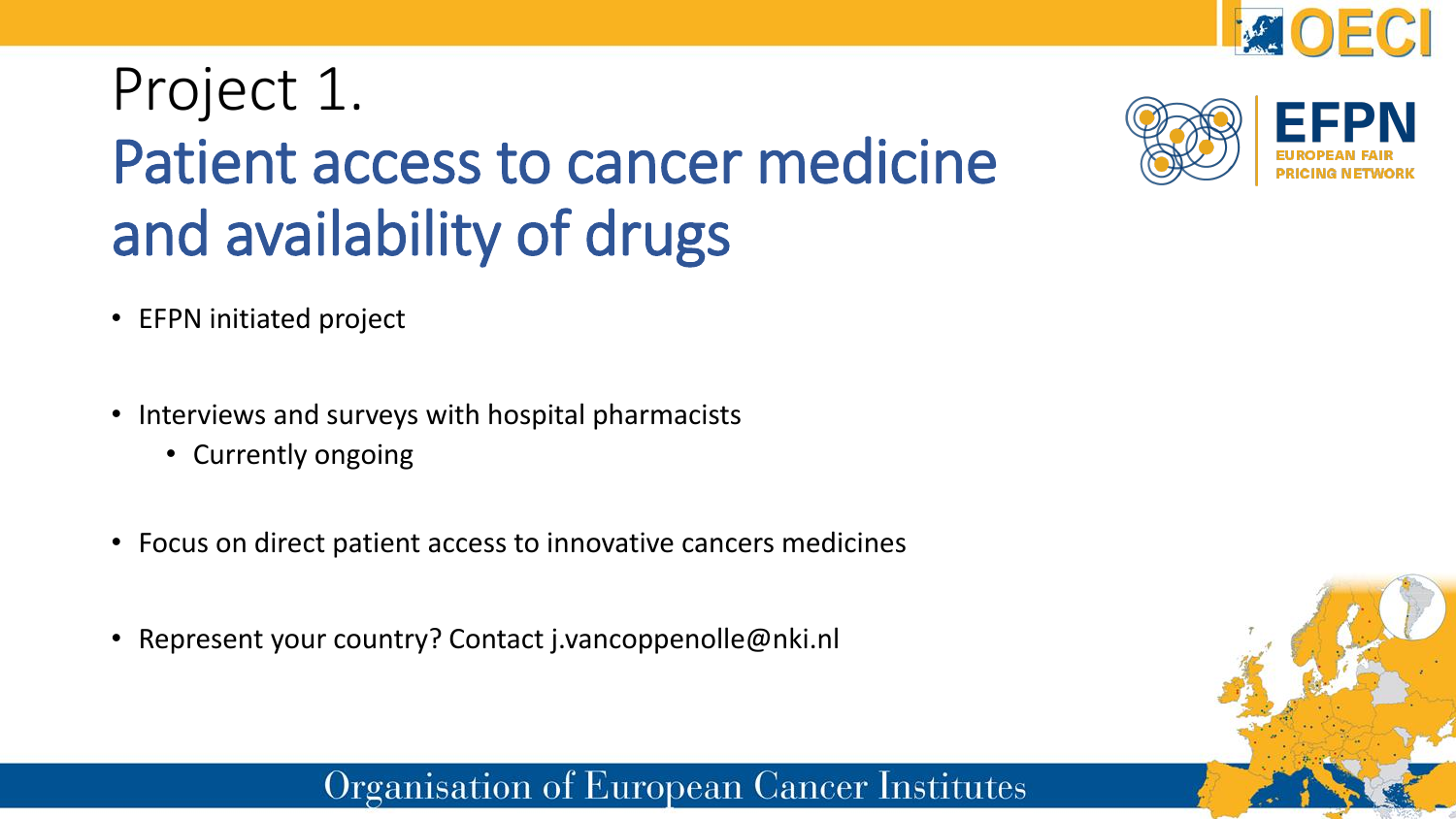### REIMBURSEMENT STATUS (NOV-DEC 2020)

| Countries/Medicines | Pembrolizumab | Nivolumab          | Olaparib     | Niraparib        | Durvalumab                | Ipilimumab       | Pertuzumab         | Trastuzumab<br>emtansine | Palbociclib      | Osimertinib        | Tisagenlecleucel          | Larotrectinib             |
|---------------------|---------------|--------------------|--------------|------------------|---------------------------|------------------|--------------------|--------------------------|------------------|--------------------|---------------------------|---------------------------|
| Austria             |               | $\checkmark$       | $\checkmark$ | $\checkmark$     | $\checkmark$              | $\checkmark$     | $\checkmark$       | $\checkmark$             | $\sqrt{}$        | $\checkmark$       | $\pmb{\mathsf{X}}$        |                           |
| Belgium             |               | $\checkmark$       | $\checkmark$ | $\boldsymbol{X}$ | $\checkmark$              | $\checkmark$     | $\sqrt{}$          | $\checkmark$             | $\checkmark$     | $\checkmark$       | $\sqrt{2}$                |                           |
| <b>Bulgaria</b>     |               | $\checkmark$       |              | $\boldsymbol{X}$ | ✔                         | $\checkmark$     |                    | $\checkmark$             | $\checkmark$     |                    |                           |                           |
| Czechia             |               | $\sqrt{}$          | $\sqrt{}$    | $\checkmark$     | $\boldsymbol{X}$          | $\checkmark$     | $\checkmark$       | $\checkmark$             | $\boldsymbol{X}$ | $\checkmark$       |                           |                           |
| Estonia             |               | $\pmb{\mathsf{X}}$ | $\checkmark$ | $\boldsymbol{X}$ | $\boldsymbol{\mathsf{X}}$ | $\boldsymbol{X}$ | $\boldsymbol{X}$   | $\pmb{\mathsf{X}}$       | $\checkmark$     | $\checkmark$       | $\boldsymbol{X}$          | $\boldsymbol{\mathsf{X}}$ |
| France              |               |                    | $\checkmark$ | $\checkmark$     | $\sqrt{}$                 | $\checkmark$     | $\checkmark$       | $\checkmark$             | $\checkmark$     | $\checkmark$       |                           |                           |
| Latvia              |               | $\boldsymbol{X}$   | $\sqrt{}$    | X                | $\checkmark$              | $\checkmark$     | $\checkmark$       | $\checkmark$             | $\checkmark$     | $\checkmark$       | $\boldsymbol{\mathsf{X}}$ | Х                         |
| Lithuania           |               | $\checkmark$       | $\checkmark$ | $\boldsymbol{X}$ | $\checkmark$              | $\boldsymbol{x}$ | $\pmb{\mathsf{X}}$ | $\boldsymbol{X}$         | $\boldsymbol{x}$ | $\pmb{\mathsf{X}}$ | $\pmb{\mathsf{X}}$        | X                         |
| The Netherlands     |               |                    | $\sqrt{}$    | $\checkmark$     | $\checkmark$              | $\checkmark$     | $\checkmark$       | $\boldsymbol{X}$         | $\checkmark$     | $\checkmark$       | V                         | X                         |
| Poland              |               | $\sqrt{}$          | $\checkmark$ | $\boldsymbol{X}$ | $\boldsymbol{\mathsf{X}}$ | $\checkmark$     |                    | $\checkmark$             | $\checkmark$     | $\checkmark$       | $\boldsymbol{\mathsf{X}}$ | Х                         |
| Slovenia            |               |                    | $\checkmark$ | $\boldsymbol{X}$ | V                         | V                | $\checkmark$       | ✔                        | $\checkmark$     | √                  |                           |                           |

Not reimbursed/ not found on the list of reimbursed medicines Reimbursed but not all formula's All formula's reimbursed

| AU:    | https://www.sozialversicherung.at/oeko/views/index.xhtml |  |
|--------|----------------------------------------------------------|--|
| BE:    | www.inami.fgov.be                                        |  |
| NL:    | https://www.horizonscangeneesmiddelen.nl                 |  |
| $CZ$ : | http://www.sukl.eu                                       |  |
| LV:    | https://www.zva.gov.lvttps://www.zva.gov.lv              |  |
| EST:   | https://www.ravimiregister.ee                            |  |
| PI:    | https://www.dlaprzejrzystosci.pl                         |  |

ECI

**BALL**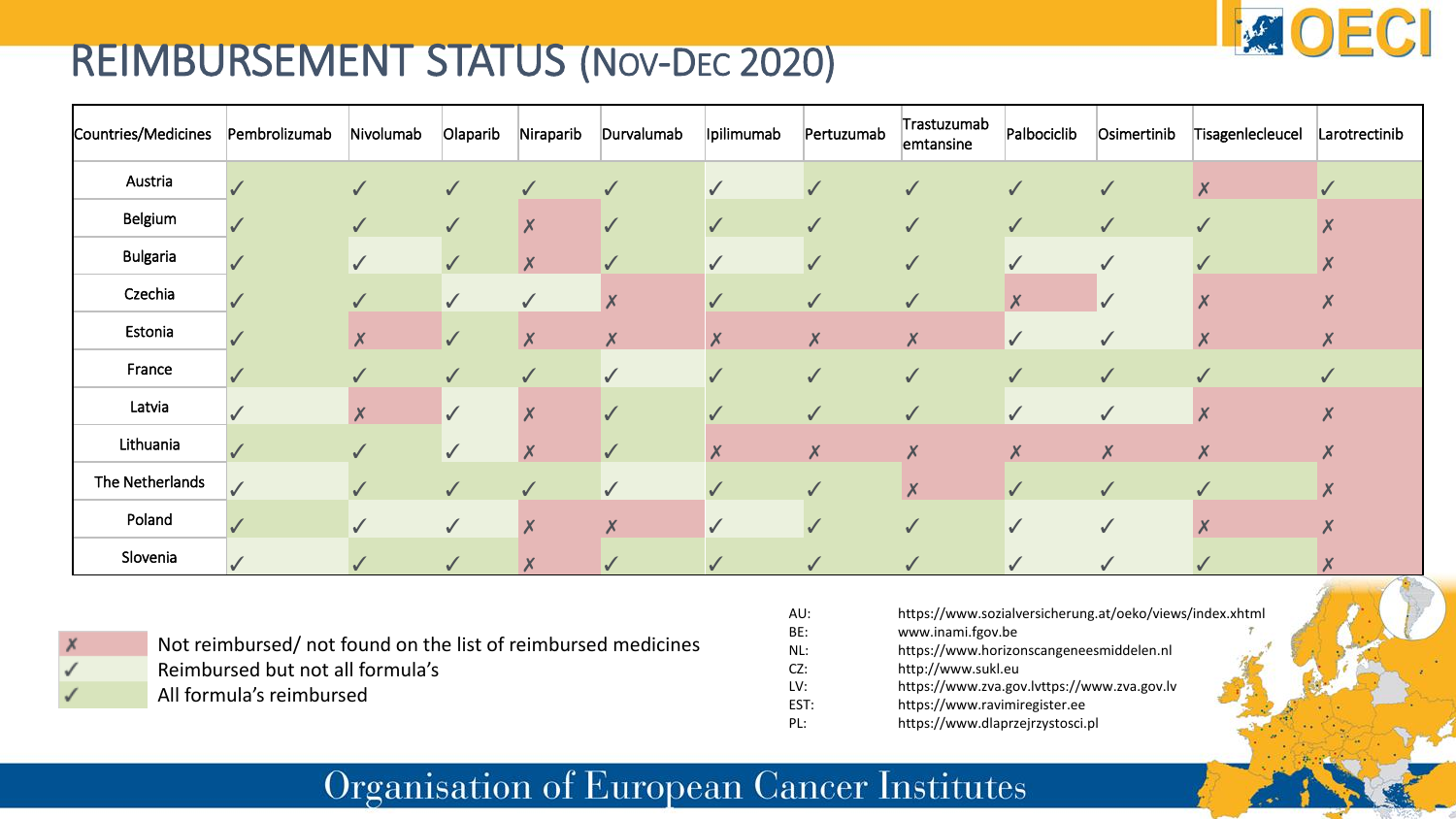#### Time from EMA approval to patient access in three different hospitals



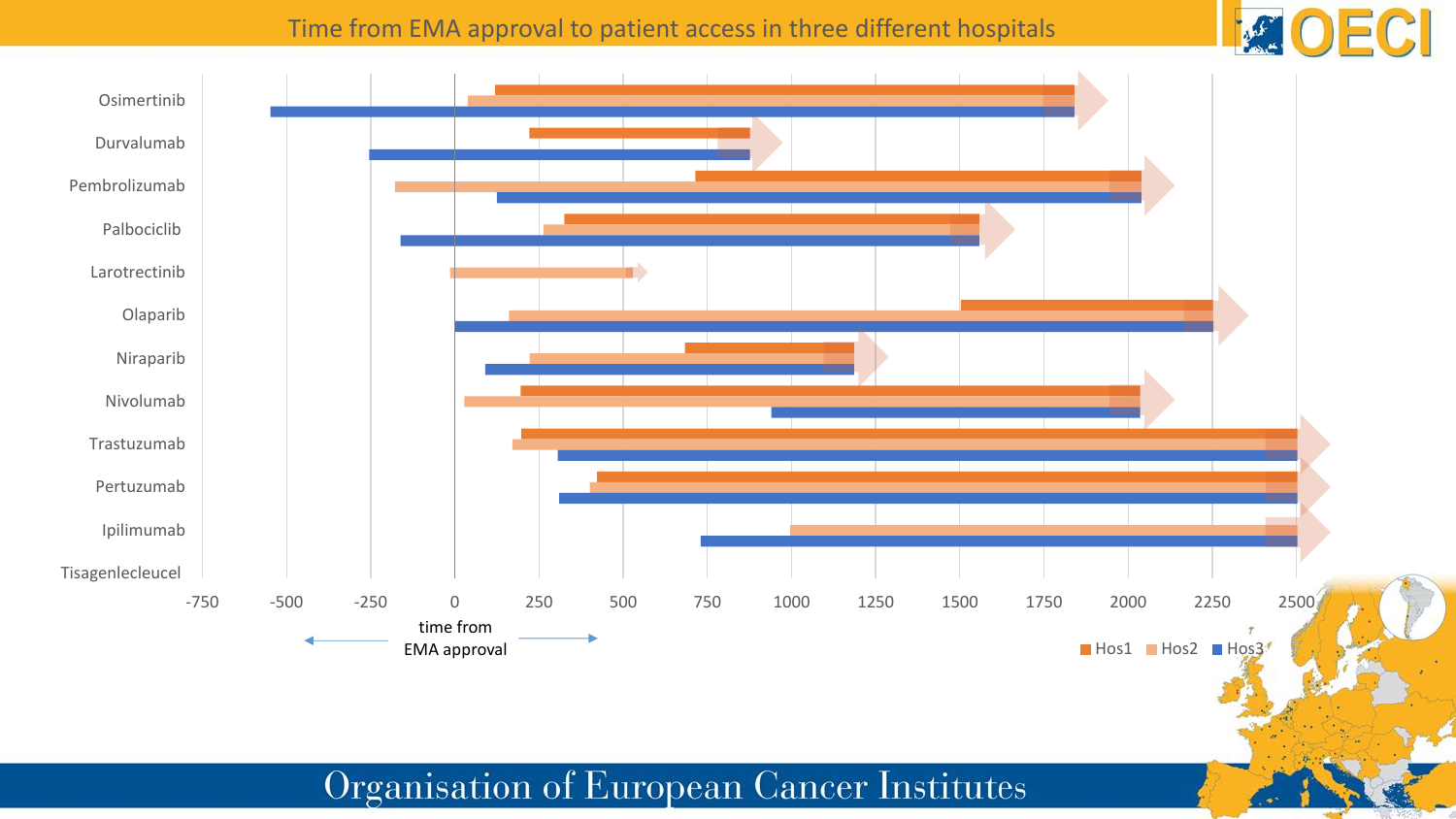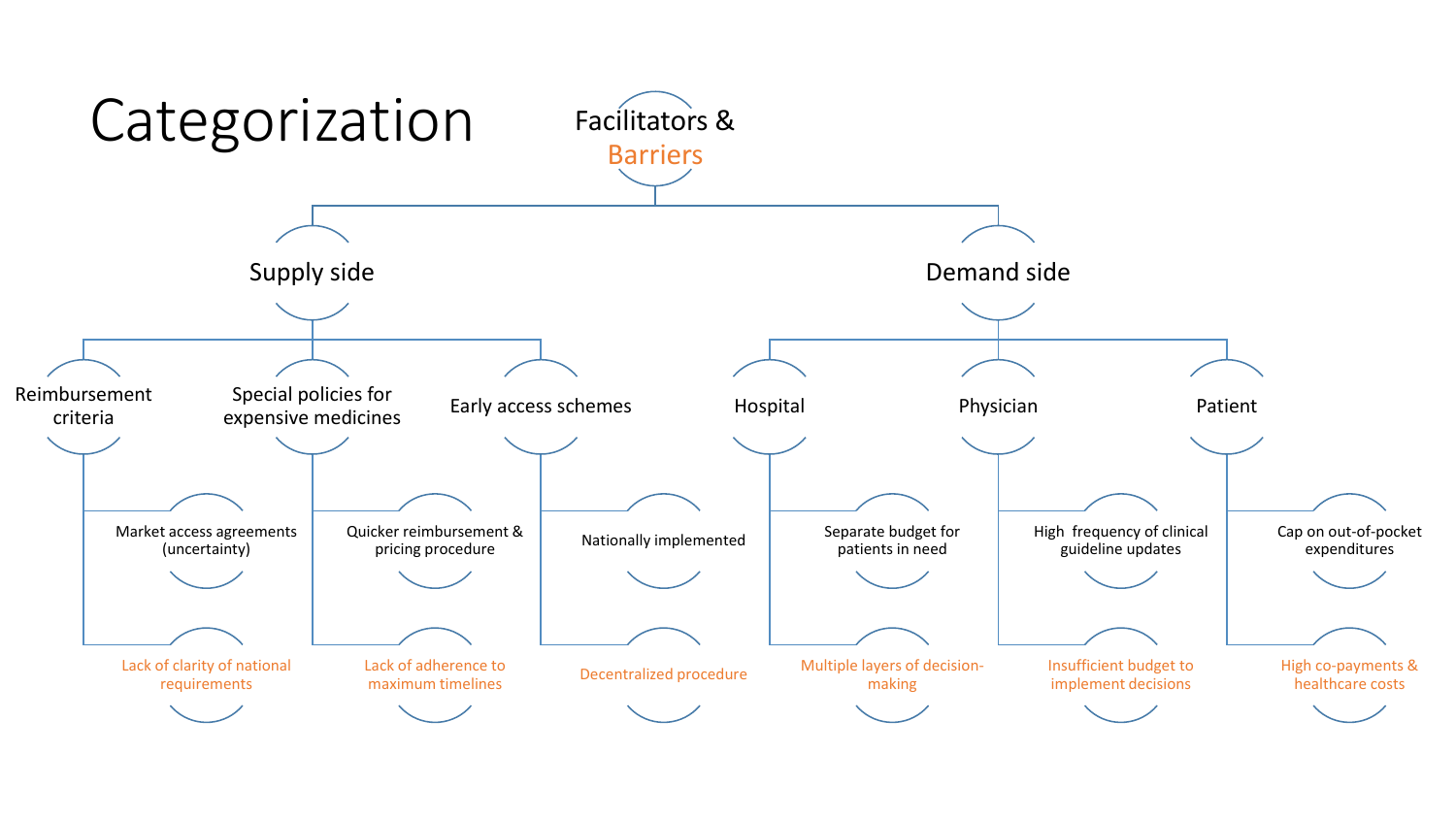# Project 2. Use of targeted combination therapy

- OECI initiative, working-group health economics
- Survey for lung cancer specialists
	- Focus on: use of expensive drug combinations
	- Targeted therapy, immunotherapy, tyrosine kinase inhibitors
- Survey will be send out to OECI in June 2021
	- Make sure to forward to clinicians (lung cancer specialists)
	- More info: [s.koole@nki.nl](mailto:s.koole@nki.nl)

Organisation of European Cancer Institutes

**Project in collaboration with:** Dr L. Perrier, Lyon, France Dr J. O'Mahony, Dublin, Ireland



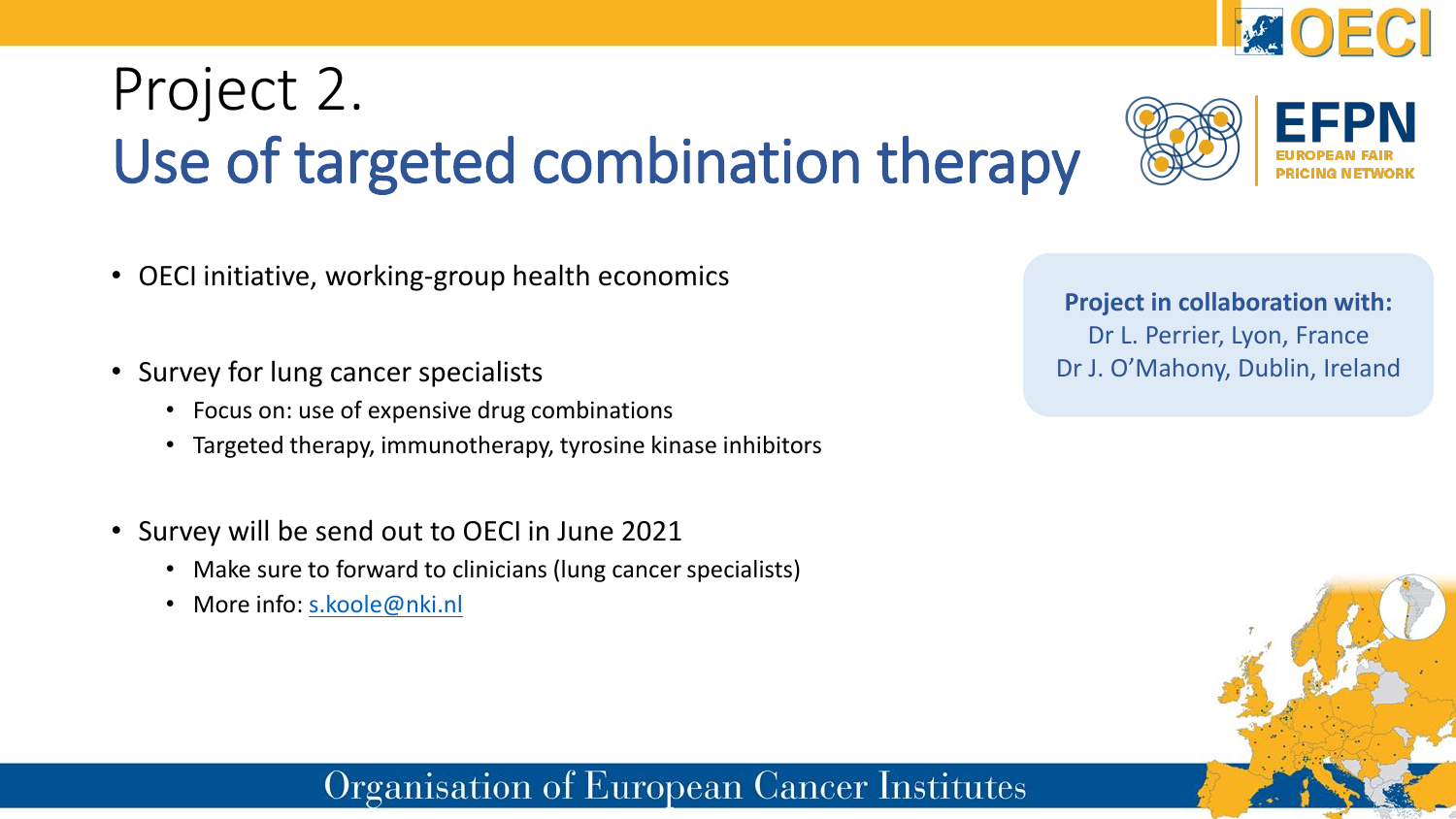

# Project proposal

- Part 1: Conduct a survey among **clinicians** in OECI centers
	- Focus on melanoma, colorectal, lung
	- Availability
	- Overview of TCT use in European member states
		- Use of TCTs in OECI centers: is it homogenous?
	- National and regional policies & decision making around TCTs
	- Implementation issues & compliance:
		- Are combinations used with national "permission"?

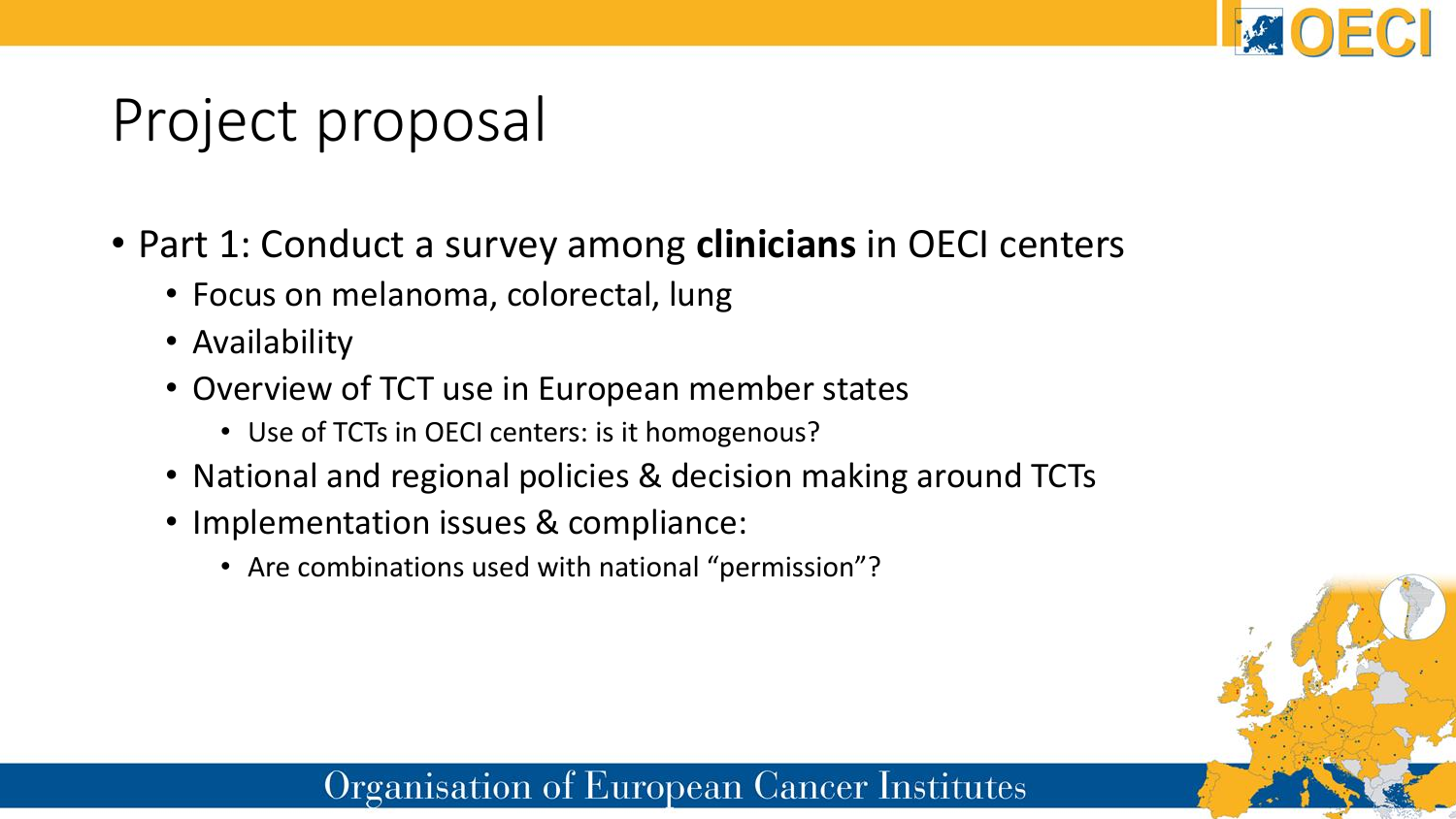

# Combinations included in survey: Melanoma, lung, colorectal

- nivolumab + ipilimumab
- pembrolizumab + axitinib
- Encorafenib + cetuximab
- Encorafenib + binimetinib + cetuximab
- Encorafenib + binimetinib
- Dabrafenib + trametinib
- Dabrafenib + trametinib + pembrolizumab
- Vemurafenib + cobimetinib
- Ramucirumab + erlotinib
- Erlotinib + bevacizumab
- Atezolizumab + bevacizumab

BRAF-I MEK-I EGFR-I immunotherapy

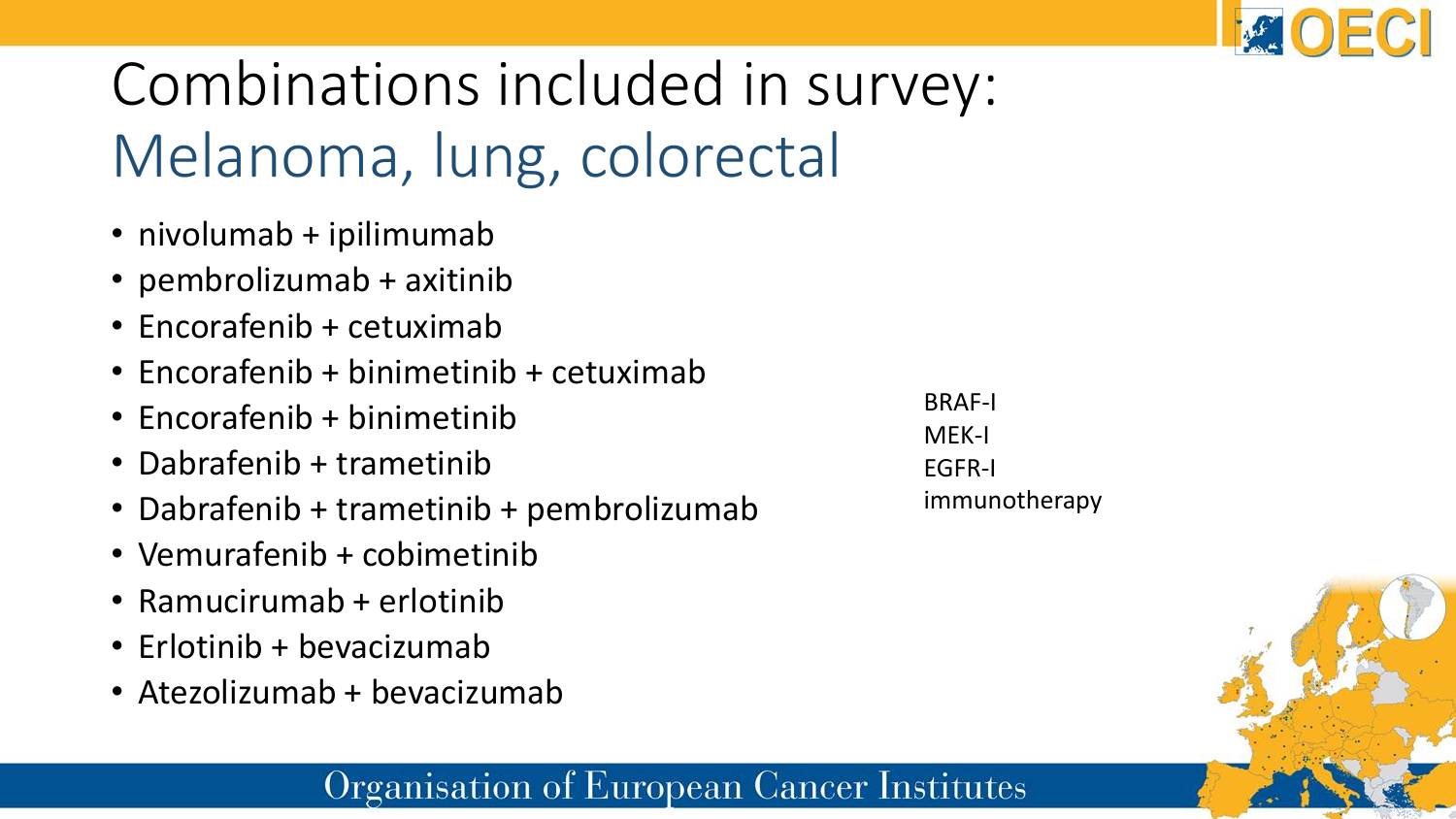

### Aims of the interview Part 2

**Aim: to explore and compare the National initiatives on TCT in terms of policy and decision making across European countries**

- Identify the stakeholders involved in TCT prescriptions/authorizations
	- government agencies, research institutions, health care professionals, manufacturers, etc.
- Conduct a qualitative study based on semi-structured interviews
- Focus on policies & pricing, HTA

Call for: national experts, policy makers, HTA experts, decision makers on drug ap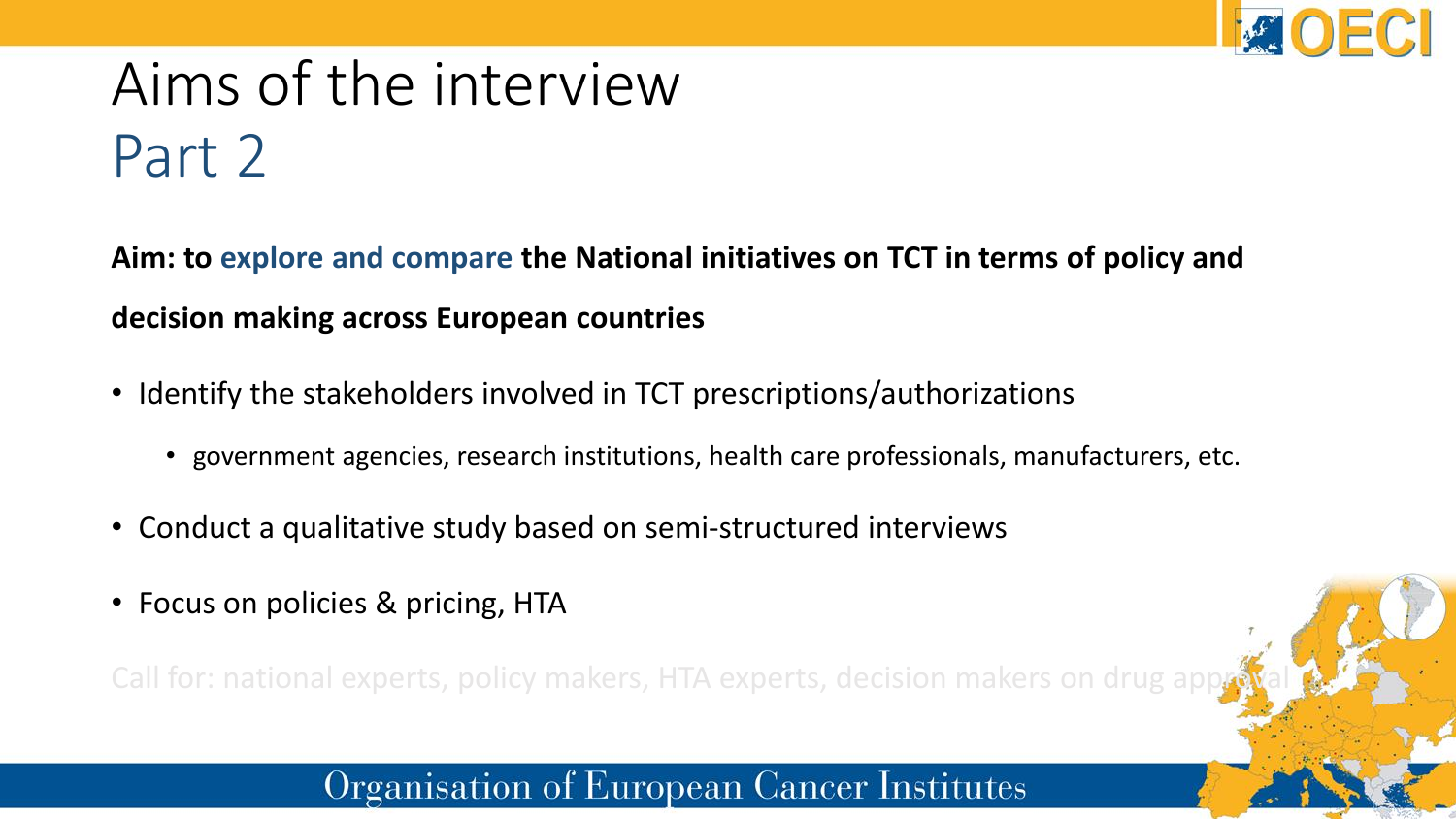

### Project 3. One Shot OECI project: Socio-economic consequences for cancer patients

- OECI initiative, working-group health economics
- Granted by OECI: "One shot project"
- Assess the socio-economic distress after cancer diagnosis
	- patient perspective
	- multi-country / European framework
- Distribution of a survey among patients through hospitals and patient organizations
	- **Aim: 200 patient participants per country**
- Represent your country? Contact [sectrial@nki.nl](mailto:sectrial@nki.nl)

**Project in collaboration with:** Prof. M. Schlander, Heidelberg, Germany

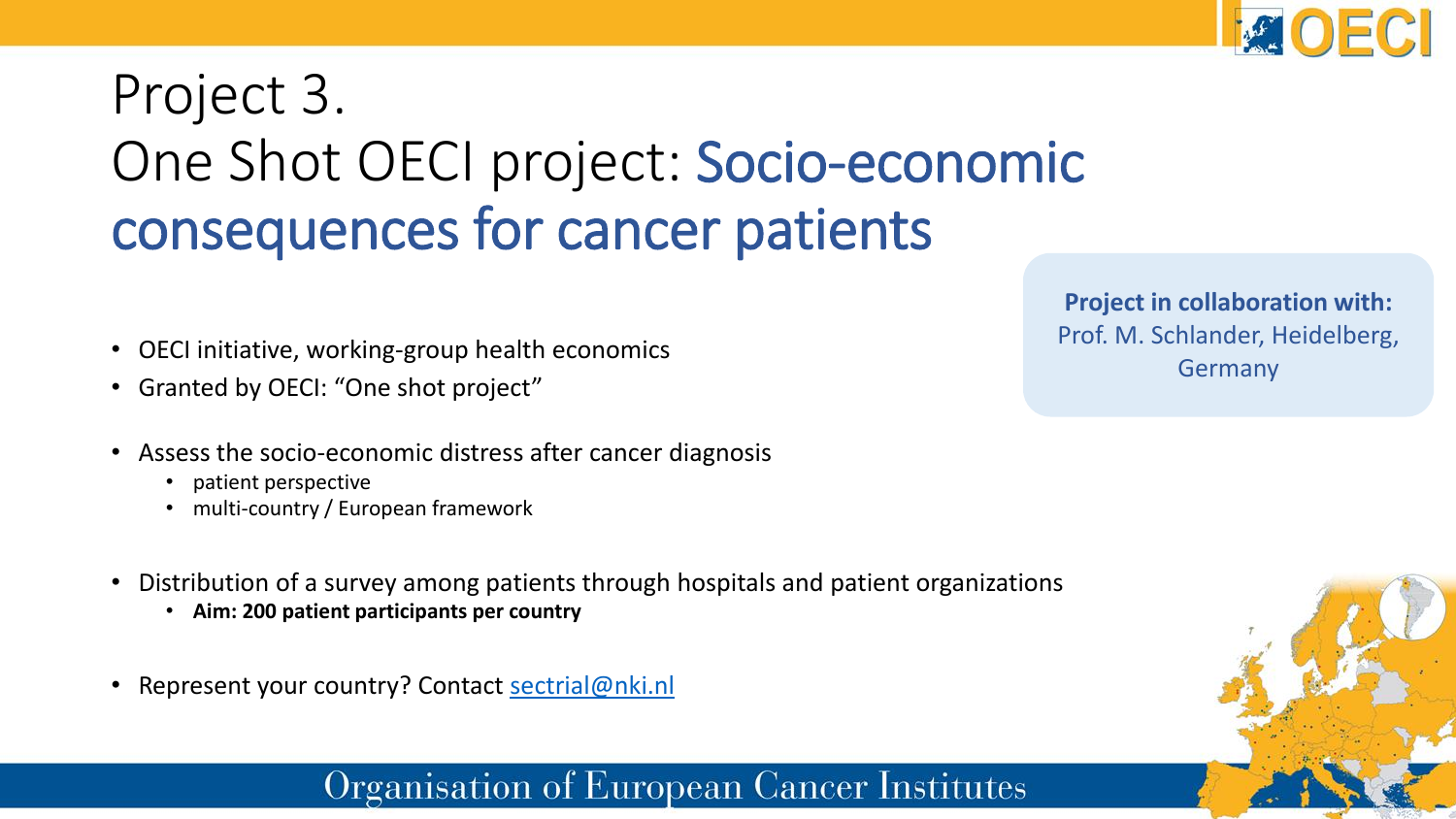### Project 3. Socio-economic consequences for cancer patients



#### **Collaboration confirmed with:**

- European Cancer Patient Coalition (EU)
- Asociación Española Contra el Cáncer (ES)

OECI

**EFPN** 

**PRICING NETWORK** 

**BASE** 

- Vivre Sans Thyroide (FR)
- Cancer Support France (FR)
- PASYKAF (CY)
- Danish Cancer Society (DK)
- Norwegian Cancer Society (NO)

#### **Collaboration confirmed with:**

- Netherland Cancer Institute (NL)
- Oslo university hospital (NO)
- Institut Curie Hospital (FR)
- Centre Henri Becquerel (FR)
- DKFZ Heidelberg (DE)
- Masaryk Memorial Cancer Institute (CZ)
- Institutul Oncologic (RO)
- Institut Catalá d'Oncologia (ES)
- Arturo López Pérez Foundation (CL)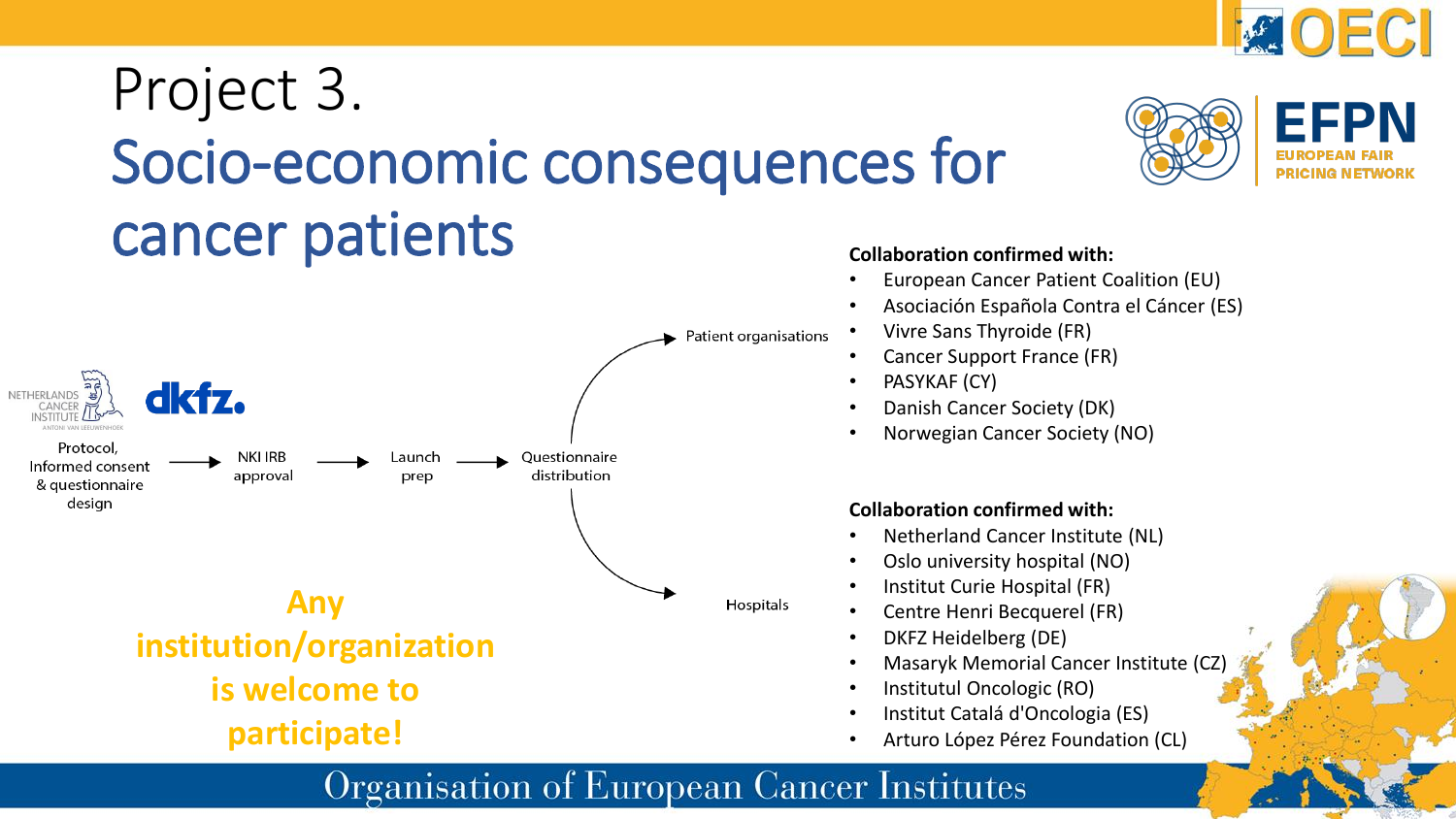

Cancer Economics WG Session 16th June

"Pricing, Coverage and Access to Innovative Cancer Drugs"

- 11.00 Welcome and Update of the European Fair Pricing Network
	- Wim van Harten (NL)
- 11.05 Access to innovative cancer drugs in Europe
	- Sabine Vogler (Austr.)
- 11.20 The drug pipeline and financial sustainability of cancer care provision
	- Amitabh Chandra (US/Harvard)
- 11.35 Innovative policies to reduce drug pricing (review of options and scenarios)
	- Nora Franzen, Valesca Retèl (NKI)